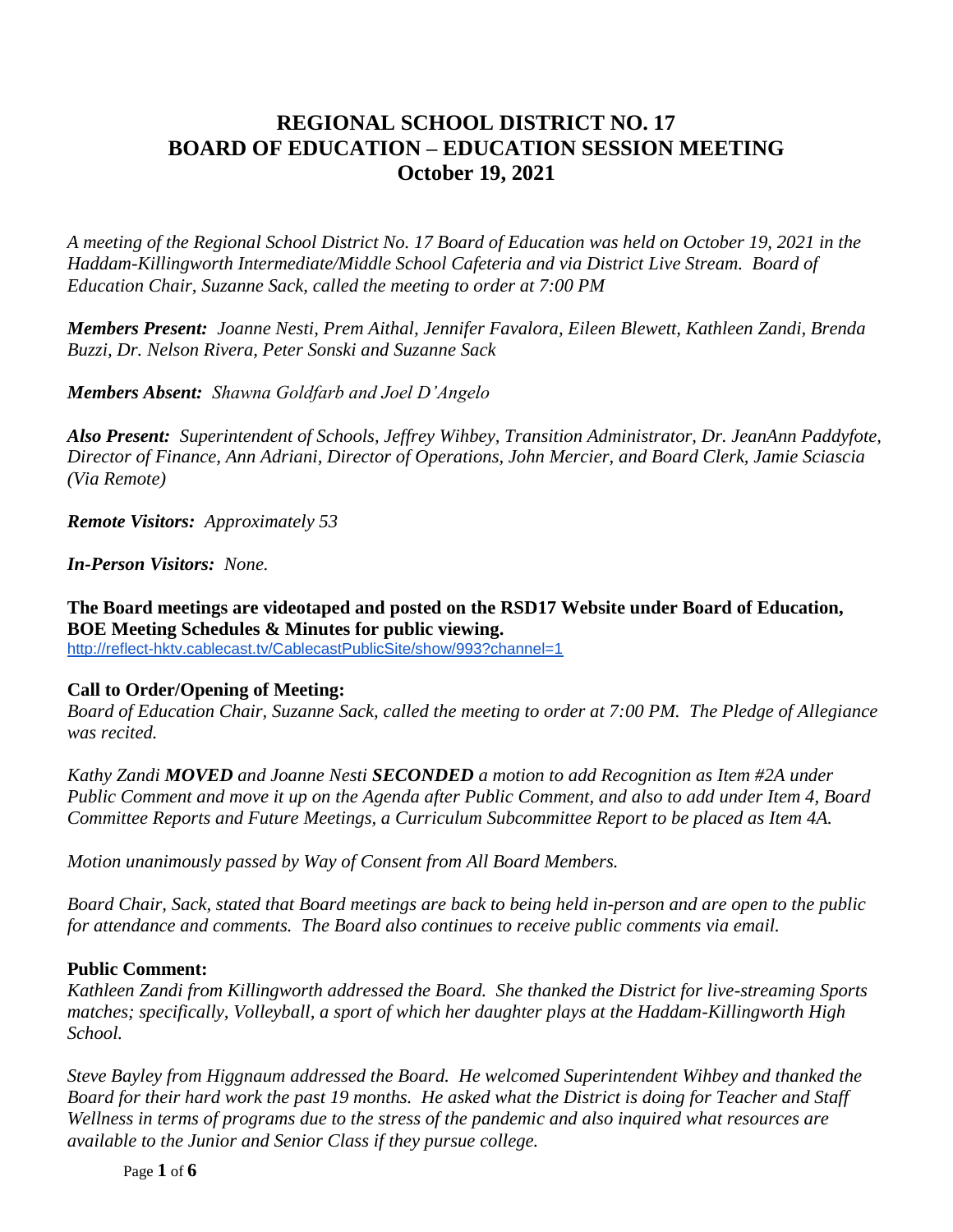*Hamish MacPhail from Higganum addressed the Board. He spoke about the District receiving Covid Funding (i.e. ESSR Funds) and asked that the Board update the public with the budget-to-actuals for all active grants on the RSD7 website so there is complete transparency with the Community.* 

*Robin Duffield, President of the Haddam Killingworth Education Association addressed the Board. She spoke about the Insurance Reserve Fund.*

**Recognition:** *Board Chair, Sack, welcomed Jeffrey Wihbey who recently joined the District as the new Superintendent of Schools for RSD17. She also recognized Dr. JeanAnn Paddyfote who retired as the Interim Superintendent of Schools and expressed the Board's gratitude for all her hard work that she has provided to the District. She was presented with a beautiful bouquet of flowers.*

*Superintendent's Report: Superintendent Wihbey spoke about including a Cougar Pride presentation at the beginning of every Board meeting going forward to celebrate student's excellence – accomplishing great things across the District. He updated the Board on his Entry Plan which included Entry Purpose, Entry Work for the first week and first few months. At the completion of his Entry Plan, Superintendent Wihbey will provide his Observations, the Data Analysis and Stakeholder Feedback to the Faculty and PTO and then outline Strategic Planning Goals for the District. Superintendent Wihbey thanked Dr. Paddyfote for her hard work.* 

## **Board Committee Reports and Future Meetings:**

## **A. Curriculum Subcommittee:**

*Kathy Zandi updated the Board. She spoke about how the Committee met and Reviewed/Approved AP Biology Textbook with associated costs, World History Textbook, gave a brief update on the status of the Black and Latino Elective Course Curriculum.*

*Brenda Buzzi MOVED and Eileen Blewett SECONDED a motion to approve the new Textbook for AP Biology called Biology in Focus.*

*Motion unanimously passed 9-0-0 by the following Votes:*

| Kathleen Zandi YES $\sqrt{}$    |     | NO. | Shawna Goldfarb Absent          |            |     |  |
|---------------------------------|-----|-----|---------------------------------|------------|-----|--|
| Peter Sonski                    | YES | N() | Jennifer Favalora YES $\sqrt{}$ |            | NO. |  |
| Dr. Nelson Rivera YES $\sqrt{}$ |     | NO. | Joel D'Angelo                   | Absent     |     |  |
| Eileen Blewett                  | YES | NO. | Brenda Buzzi                    | <b>YES</b> | NO. |  |
| Joanne Nesti                    | YES | N() | Prem Aithal                     | YES        | NO. |  |
|                                 |     |     | <b>Suzanne Sack</b>             | YES        |     |  |

## **B. Facilities Subcommittee**

*Board Vice Chair, Sonski, updated the Board. The Committee met and discussed the draft Facilities Assessment Report; Tecton gave a highlighted overview at the meeting. The next meeting is scheduled for the first week of November and Peter will bring the completed Report to the Board as soon as possible.*

## **C. Finance Subcommittee**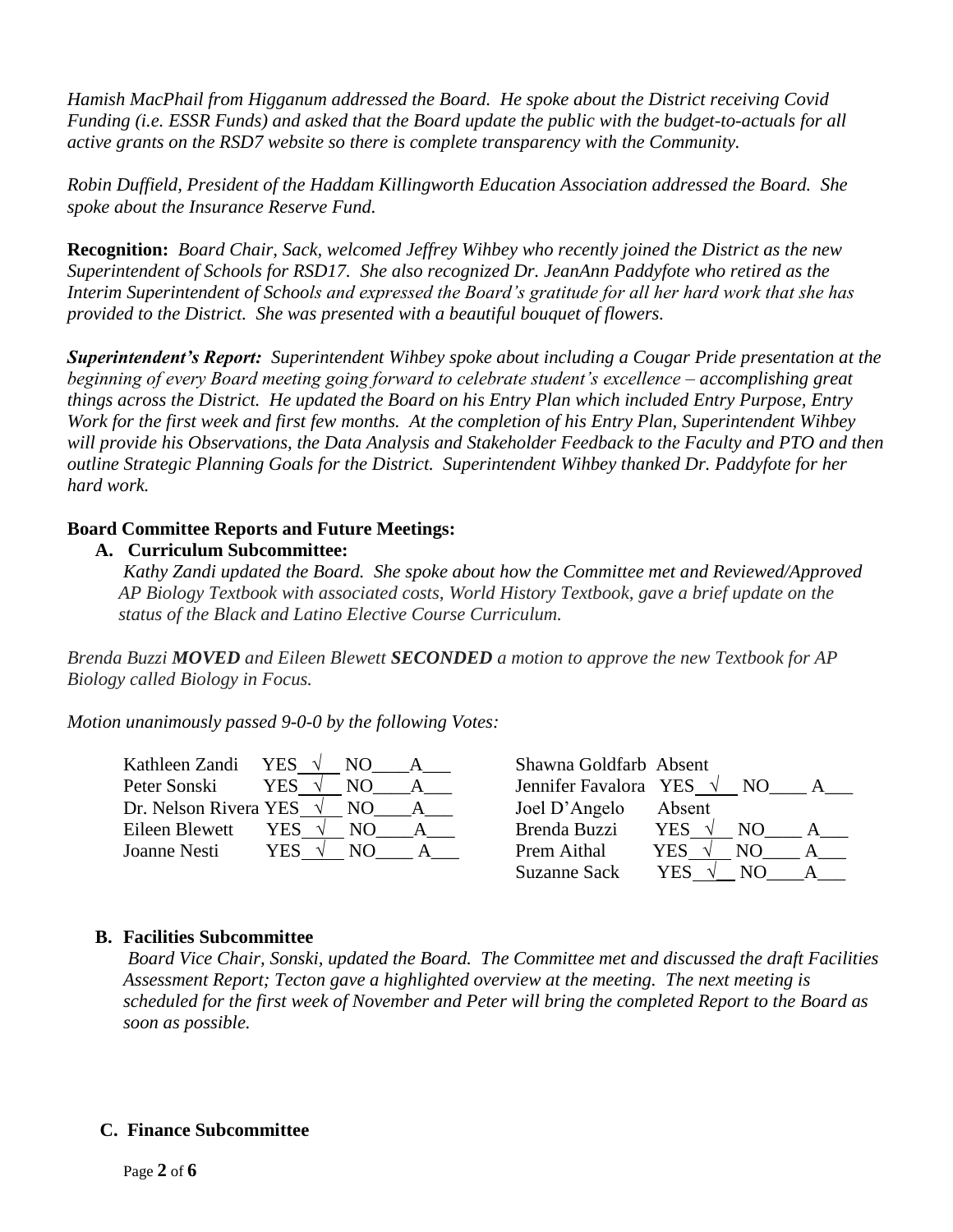*Eileen Blewett updated the Board. The Committee met and discussed Covid Related Expenses, Audited Fund Balance, Expense Projections for 21-22, Allocation of ESSR Funds and Bus Contracts.* 

## **C. Policy Subcommittee**

*Joanne Nesti updated the Board. The Committee met and discussed moving into Policy 4000 Series.*

#### **D. Communications Subcommittee**

*Jennifer Favalora updated the Board. The Committee reported that Community Members are now able to sign up for RSD17 Updates to be sent to their email. Townspeople can register through the Town of Haddam or Killingworth's Website. The Committee will also look at the Board Calendar to become more efficient, what are the objectives and responsibilities of the Board each month and the Committee will look into streamlining the process*

*The Consensus of the Board is to move forward with the Communications Subcommittee plan as outlined in the Report.*

#### **E. Personnel and Evaluation Subcommittee**

*Board Chair*, *Sack, updated the Board. She clarified the discussion held at the last meeting regarding the procedures and processes of Central Office and providing the staff with the necessary resources needed to efficiently do their job with the ability to cross train. She also spoke briefly on the Organization Chart.*

*Superintendent Wihbey spoke briefly about Dr. Paddyfote working on the Organization Chart, Employee Handbook, Employee Tenure List, compiling a job description of all Central Office Employees, and Overseeing Covid Standards. She will also continue to work on Policy and compiling a list of all the State and Federal Reports.*

#### **F. Curriculum Subcommittee**

*No Report.*

#### **G. Strategic Planning Subcommittee**

*Prem Aithal updated the Board. The Committee rescheduled their meeting to next Tuesday, October 26, 2021 at 4:00 p.m. He also stated that they are continuing working on Focus Groups.*

#### **Board Liaison Reports**

**A. Healthy Communities**

*No Report.*

## **B. LEARN**

*Jennifer Favalora updated. The Committee met and discussed an increase in resignations for some of their lower paying staff and the Deputy Executive Director gave a presentation on Gender Identity.*

## **C. Park & Recreation**

*No Report.* 

## **D. Haddam Board of Selectmen**

*Prem Aithal updated the Board. He spoke about Linda Talbott giving a presentation on Composting via her role on the Sustainability Committee and how a food scrap pilot received some financial support from the Town.*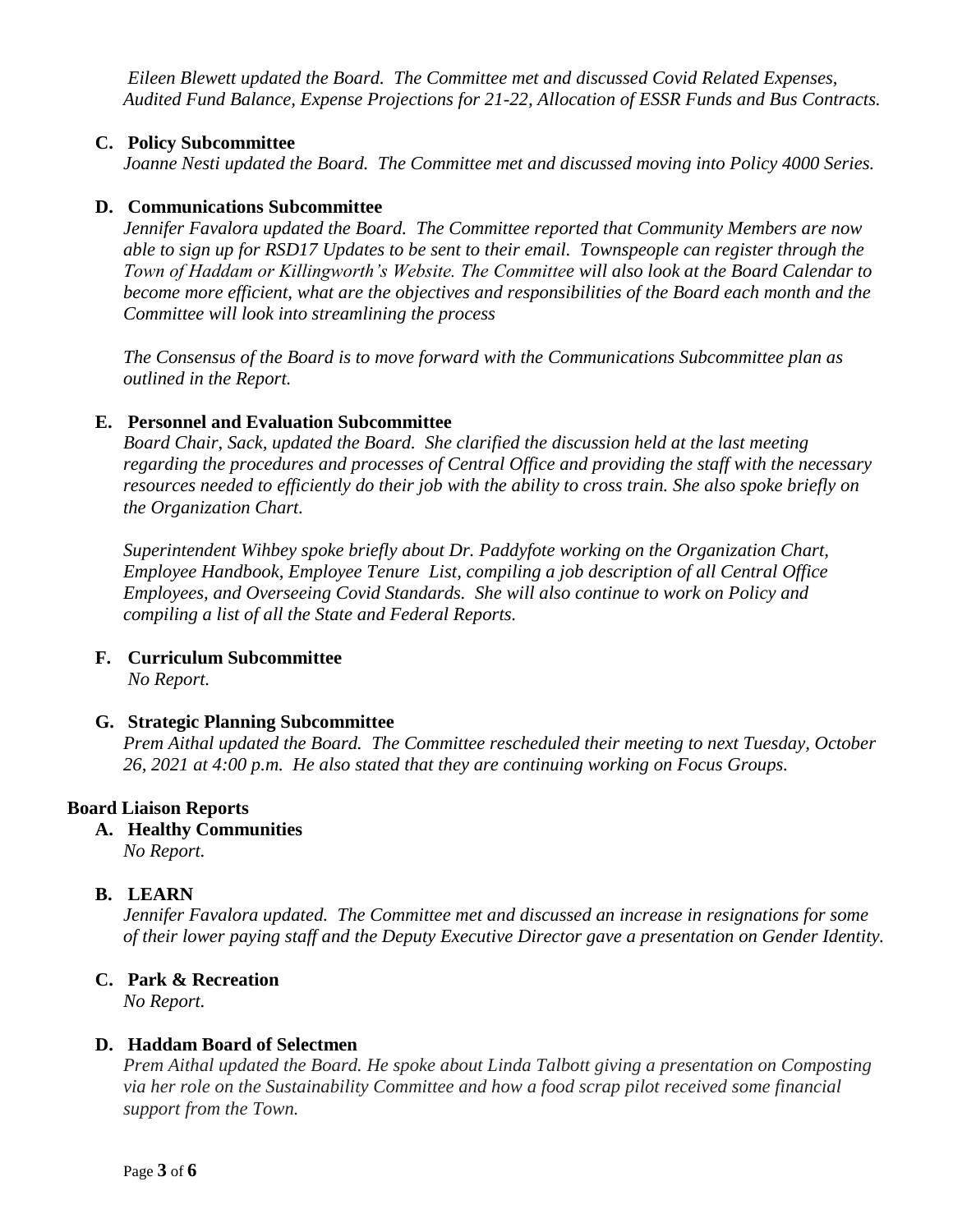## **E. Killingworth Board of Selectmen**

*Kathy Zandi updated the Board. The Board discussed whether an individual can hold two elected offices.*

## **Consent Agenda:**

 **A. Policies 6000 Series - (First Read of deletions and approvals)** 

*Joanne Nesti MOVED and Dr. Nelson Rivera SECONDED a motion to approve the Consent Agenda as presented.*

*Motion unanimously passed 9-0-0 by the following Votes:*

| Kathleen Zandi YES $\sqrt{}$    |            |     | Shawna Goldfarb Absent |        |     |  |
|---------------------------------|------------|-----|------------------------|--------|-----|--|
| Peter Sonski                    | <b>YES</b> |     | Jennifer Favalora YES  |        | NO. |  |
| Dr. Nelson Rivera YES $\sqrt{}$ |            | NO. | Joel D'Angelo          | Absent |     |  |
| Eileen Blewett                  | YES        | NO. | Brenda Buzzi           | YES.   | NO. |  |
| Joanne Nesti                    | YES        | N() | Prem Aithal            | YES    | NO  |  |
|                                 |            |     | <b>Suzanne Sack</b>    | YES    | NO. |  |

## **Old Business:**

## **A. 2021-22 BOE Meeting Scheduled (Second Read and Approval)**

*Brenda Buzzi MOVED and Kathy Zandi SECONDED a motion to TABLE Agenda Item 7A, 2021-22 BOE Meeting Schedule (Second Read and Approval) set forth under Old Business.* 

*The Board gave unanimous Consent by Way of Show of Hands.* 

**B. Second read policies for deletion in the 6000 series as noted on Exhibit A., dated 10.19.21** 

**C. Second read policies for approval in the 1000 series as noted on Exhibit A., dated 10.19.21** 

**D. Second read policies for approval in the 4000 series as noted on Exhibit A., dated 10.19.21**

**E. Items of Information--Administrative Regulations, 4000 series as noted on Exhibit A., dated 10.19**

*Joanne Nesti MOVED and Prem Aithal SECONDED a motion to approve as presented in Consent Agenda Item B, Second Read Policies for deletion in the 6000 Series as noted in Exhibit A, dated October 19, 2021.*

*To view Exhibit A [https://docs.google.com/document/d/1F2M6uJIq-](https://docs.google.com/document/d/1F2M6uJIq-DTkbIMTsbXc8xveV8irdEba/edit?usp=sharing_eil_m&rtpof=true&sd=true&ts=6169cbd4)[DTkbIMTsbXc8xveV8irdEba/edit?usp=sharing\\_eil\\_m&rtpof=true&sd=true&ts=6169cbd4](https://docs.google.com/document/d/1F2M6uJIq-DTkbIMTsbXc8xveV8irdEba/edit?usp=sharing_eil_m&rtpof=true&sd=true&ts=6169cbd4)*

*Motion unanimously passed 9-0-0 by the following Votes:*

| Kathleen Zandi                  | <b>YES</b> | NO. | Shawna Goldfarb Absent          |                  |  |
|---------------------------------|------------|-----|---------------------------------|------------------|--|
| Peter Sonski                    | YES.       | NO  | Jennifer Favalora YES $\sqrt{}$ | NO.              |  |
| Dr. Nelson Rivera YES $\sqrt{}$ |            | NO. | Joel D'Angelo                   | Absent           |  |
| Eileen Blewett                  | YES        | NO. | Brenda Buzzi                    | <b>YES</b><br>NΟ |  |
| Joanne Nesti                    | <b>YES</b> | NΩ  | Prem Aithal                     | YES              |  |
|                                 |            |     |                                 |                  |  |

| Shawna Goldfarb Absent          |            |                 |  |
|---------------------------------|------------|-----------------|--|
| Jennifer Favalora YES $\sqrt{}$ |            | NO.             |  |
| Joel D'Angelo                   | Absent     |                 |  |
| <b>Brenda Buzzi</b>             | YES ·      | NO <sub>1</sub> |  |
| Prem Aithal                     | <b>YES</b> | NO.             |  |
| <b>Suzanne Sack</b>             | <b>YES</b> | NO.             |  |
|                                 |            |                 |  |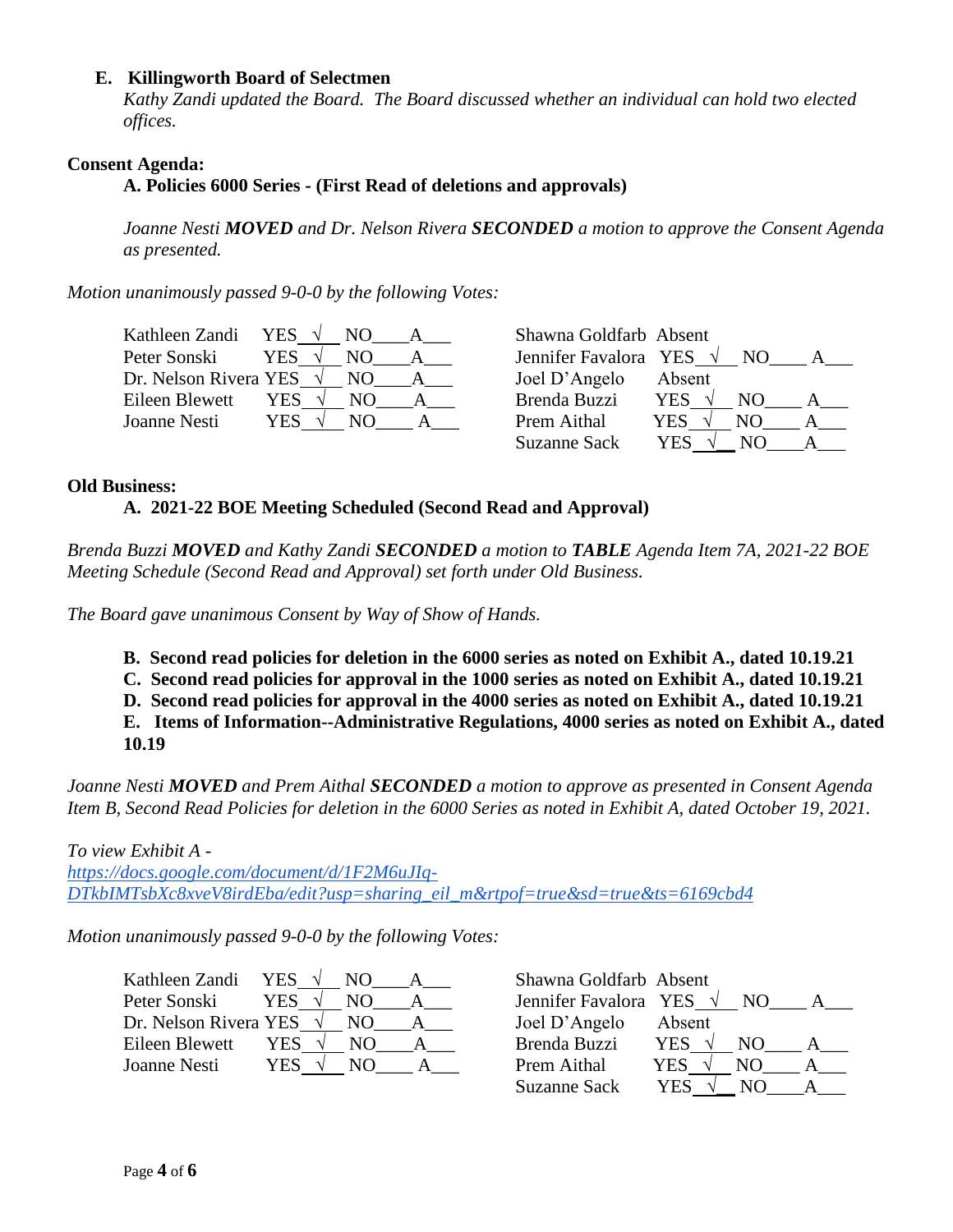*Dr. Nelson Rivera MOVED and Kathleen Zandi SECONDED a motion to approve as presented in Consent Agenda Item C, Second Read Policies for approval in the 1000 Series as noted in Exhibit A, dated October 19, 2021.*

## *To view Exhibit A -*

*[https://docs.google.com/document/d/1F2M6uJIq-](https://docs.google.com/document/d/1F2M6uJIq-DTkbIMTsbXc8xveV8irdEba/edit?usp=sharing_eil_m&rtpof=true&sd=true&ts=6169cbd4)[DTkbIMTsbXc8xveV8irdEba/edit?usp=sharing\\_eil\\_m&rtpof=true&sd=true&ts=6169cbd4](https://docs.google.com/document/d/1F2M6uJIq-DTkbIMTsbXc8xveV8irdEba/edit?usp=sharing_eil_m&rtpof=true&sd=true&ts=6169cbd4)*

*Motion unanimously passed 9-0-0 by the following Votes:*

| Kathleen Zandi YES              |            |     | Shawna Goldfarb Absent          |            |                |  |
|---------------------------------|------------|-----|---------------------------------|------------|----------------|--|
| Peter Sonski                    | <b>YES</b> | NO. | Jennifer Favalora YES $\sqrt{}$ |            | N <sub>O</sub> |  |
| Dr. Nelson Rivera YES $\sqrt{}$ |            | NO. | Joel D'Angelo                   | Absent     |                |  |
| Eileen Blewett                  | YES        | NO. | Brenda Buzzi                    | <b>YES</b> | NO.            |  |
| Joanne Nesti                    | YES .      | NO  | Prem Aithal                     | YES.       |                |  |
|                                 |            |     | <b>Suzanne Sack</b>             | YES        | NO.            |  |

*Joanne Nesti MOVED and Peter Sonski SECONDED a motion to approve as presented in Consent Agenda Item D, Second Read Policies for approval in the 4000 Series as noted in Exhibit A, dated October 19, 2021.*

*To view Exhibit A [https://docs.google.com/document/d/1F2M6uJIq-](https://docs.google.com/document/d/1F2M6uJIq-DTkbIMTsbXc8xveV8irdEba/edit?usp=sharing_eil_m&rtpof=true&sd=true&ts=6169cbd4)[DTkbIMTsbXc8xveV8irdEba/edit?usp=sharing\\_eil\\_m&rtpof=true&sd=true&ts=6169cbd4](https://docs.google.com/document/d/1F2M6uJIq-DTkbIMTsbXc8xveV8irdEba/edit?usp=sharing_eil_m&rtpof=true&sd=true&ts=6169cbd4)*

*Motion unanimously passed 9-0-0 by the following Votes:*

| Kathleen Zandi YES $\sqrt{}$    |       | NO. | Shawna Goldfarb Absent          |            |     |  |
|---------------------------------|-------|-----|---------------------------------|------------|-----|--|
| Peter Sonski                    | YES.  | NO. | Jennifer Favalora YES $\sqrt{}$ |            | NO  |  |
| Dr. Nelson Rivera YES $\sqrt{}$ |       | NO. | Joel D'Angelo                   | Absent     |     |  |
| Eileen Blewett                  | YES . | NO. | Brenda Buzzi                    | <b>YES</b> | NО  |  |
| Joanne Nesti                    | YES   | NO. | Prem Aithal                     | YES.       | NO. |  |
|                                 |       |     | <b>Suzanne Sack</b>             | YES        | NO. |  |

*Board Member, Joanne Nesti, stated Consent Agenda Item E, Items of Information--Administrative Regulations, 4000 series as noted on Exhibit A., dated October 19, 2021 is strictly in the Board packet for reference.* 

**New Business:** *No Report.*

## **Adjournment:**

*Board Chair, Sack, called for the meeting to adjourn at 8:18 PM.*

*Respectfully submitted,*

*Jamie Sciascia Board Clerk*